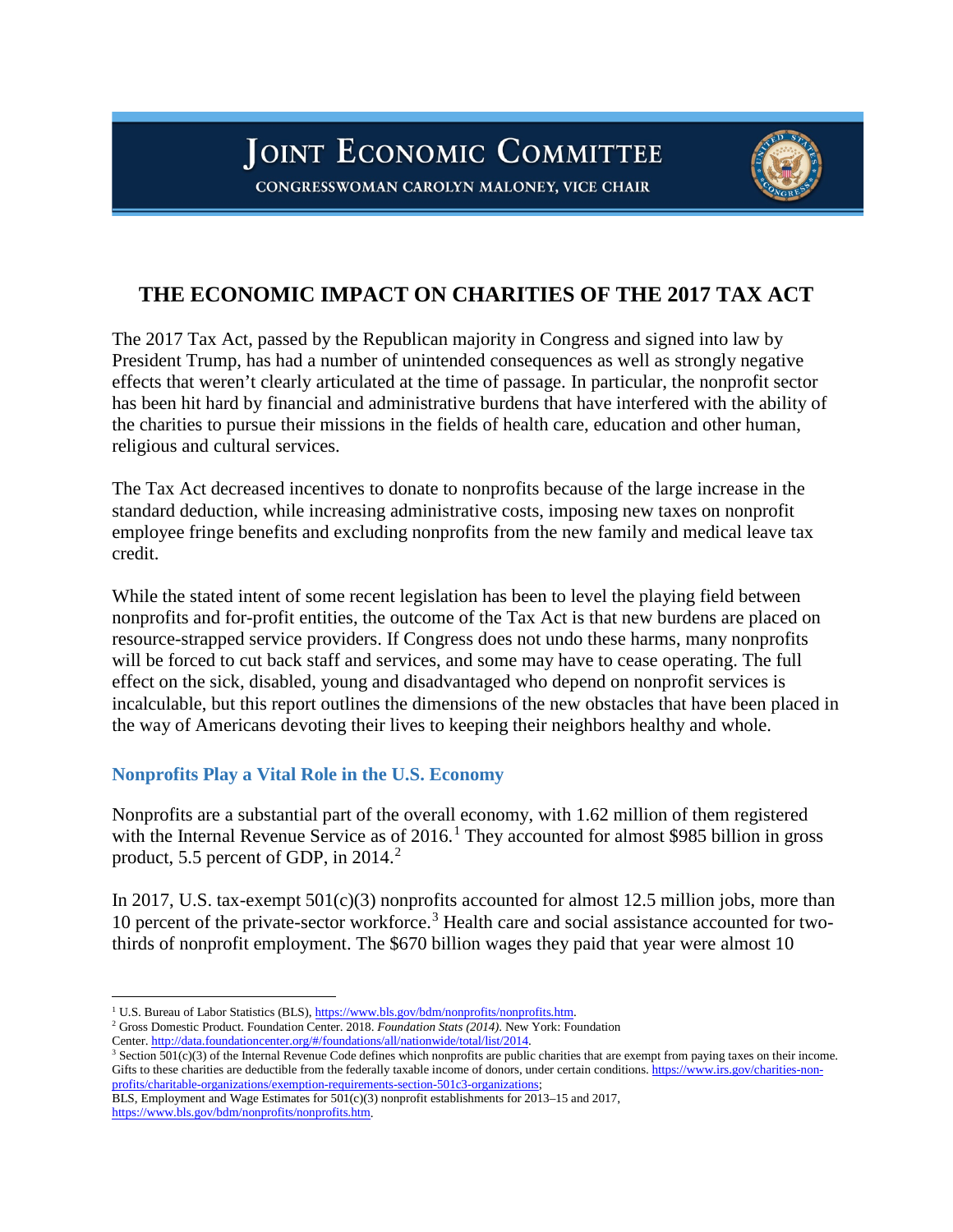percent of private sector wages. The average annual wage for employees in the nonprofit sector in 2017 was \$53,667, which was 97 percent of the average wage of all private-sector employers. [4](#page-1-0)

Reporting nonprofits had \$2.9 trillion revenue and \$3.8 trillion assets in 201[5](#page-1-1).<sup>5</sup> Of these reporting nonprofits, public charities accounted for three-fifths. Public charities account for twothirds of the nonprofit sector's total assets. The data on nonprofits excludes some religious institutions, because they are not required to report to the IRS, although most do. The data also exclude small organizations with little or no staff on payroll, because they are also not required to report. As a result, the official figures understate the full importance of charitable institutions in the life of the nation. $6$ 

Nonprofit revenues are concentrated in health care charities, which in 2015 accounted for 58.7 percent of reported public charity revenues and 42.9 percent of assets. Of 6,210 U.S. hospitals, of which the largest group, 47.8 percent, is composed of nonprofit charities (the remainder are private, 21.3 percent; state/local, 15.[7](#page-1-3) percent; or federal, 3.3 percent).<sup>7</sup>

Add in tax-exempt educational institutions, and the combined share of health care and educational charities soars to 76.6 percent of charities' revenue and 73.7 percent of their assets.<sup>[8](#page-1-4)</sup>

|                                |         | <b>Dollars</b>             |             |                          | Percentage      |               |
|--------------------------------|---------|----------------------------|-------------|--------------------------|-----------------|---------------|
| <b>Entities</b>                | 2015    | <b>Revenues</b><br>\$ bil. | <b>Rank</b> | <b>Assets</b><br>\$ bil. | <b>Revenues</b> | <b>Assets</b> |
| All public charities           | 314,744 | 1,979                      |             | 3,669                    | 100             | 100           |
| <b>Health</b>                  | 38,861  | 1,161                      |             | 1.574                    | 58.7            | 42.9          |
| <b>Education</b>               | 54,214  | 354                        | 2           | 1,129                    | 17.9            | 30.8          |
| <b>Human services</b>          | 110,801 | 234                        | 3           | 357                      | 11.8            | 9.7           |
| Other public, social benefit   | 37,478  | 111                        | 4           | 347                      | 5.6             | 9.5           |
| <b>Arts</b>                    | 31.429  | 41                         | 5           | 128                      | 2.1             | 3.5           |
| <b>International</b>           | 6.927   | 39                         | 6           | 43                       | 1.9             | 1.2           |
| <b>Environment and animals</b> | 14,591  | 20                         |             | 48                       | 1.0             | 1.3           |
| <b>Religious institutions</b>  | 20,443  | 20                         | 8           | 43                       | 1.0             | 1.2           |

*Table 1. Reported Revenues and Assets of U.S. Public Charities, 2015[9](#page-1-5)*

Assets within the nonprofit sector, as in the rest of the American economy, are highly concentrated among a small percentage of nonprofit entities. The slightly more than 5 percent of

<span id="page-1-0"></span> <sup>4</sup> BLS, Employment and Wage Estimates.

<span id="page-1-1"></span><sup>5</sup> IRS data show 298,440 reporting (on Forms 990 and 990 EZ) charity nonprofits with revenue of \$2.9 trillion and assets of \$3.8 trillion, [https://www.irs.gov/pub/irs-pdf/p5331.pdf.](https://www.irs.gov/pub/irs-pdf/p5331.pdf)

<span id="page-1-2"></span><sup>6</sup> Urban Institute, National Center for Charitable Statistics[, https://nccs.urban.org/publication/nonprofit-sector-brief-2018#type.](https://nccs.urban.org/publication/nonprofit-sector-brief-2018#type)

<sup>&</sup>lt;sup>7</sup> American Hospital Association, [https://www.aha.org/statistics/fast-facts-us-hospitals.](https://www.aha.org/statistics/fast-facts-us-hospitals)

<span id="page-1-4"></span><span id="page-1-3"></span><sup>8</sup> Urban Institute, National Center for Charitable Statistics, [https://nccs.urban.org/publication/nonprofit-sector-brief-2018#highlights,](https://nccs.urban.org/publication/nonprofit-sector-brief-2018%2523highlights) abbreviated by JEC from Table 2. Reminder—religious institutions are not required to report to the IRS, although most do.

<span id="page-1-5"></span><sup>9</sup> Urban Institute, National Center for Charitable Statistics, [https://nccs.urban.org/publication/nonprofit-sector-brief-2018#type.](https://nccs.urban.org/publication/nonprofit-sector-brief-2018#type)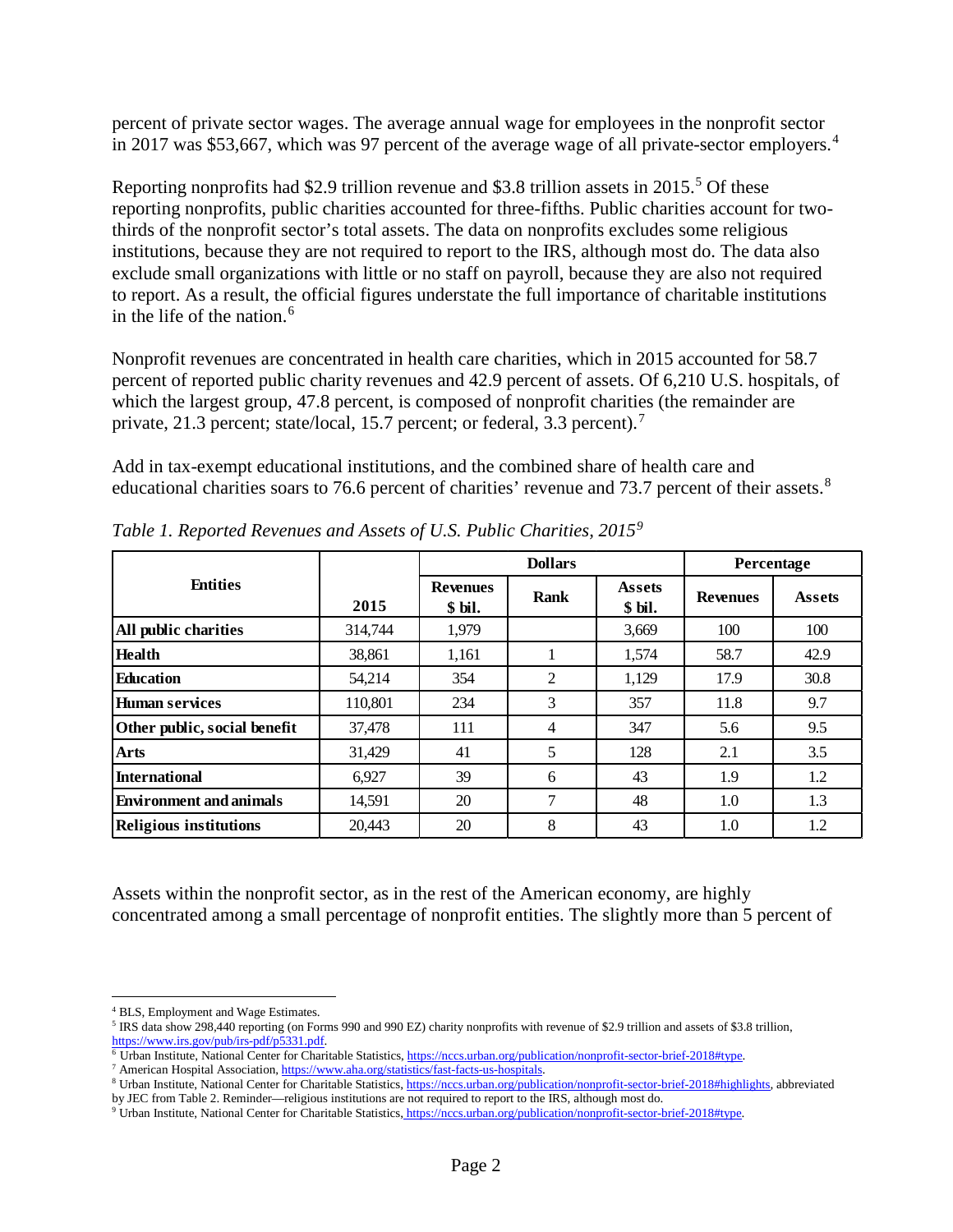reporting nonprofits with \$10 million or more in gross receipts accounted for more than 87 percent of nonprofit expenditures.<sup>[10](#page-2-0)</sup>

## **Charitable Giving**

Nonprofits are highly dependent on charitable giving. In 2017, individuals, foundations and businesses gave \$410 billion to charitable institutions, of which total household giving was \$287 billion, 2.4 times what it was 40 years ago, after adjusting for inflation.<sup>[11](#page-2-1)</sup> Household giving has not kept pace with total giving, falling to from 84 percent to 70 percent. Giving by corporations, bequests and foundations have grown collectively more than three times as fast as household giving. $12$ 

Nonprofits are also highly reliant on volunteers. An estimated 25.1 percent of U.S. adults in 2017 volunteered 8.8 billion hours, a 1 percent increase from 2016 and a value of approximately \$195 billion.<sup>[13](#page-2-3)</sup> As in the private sector, many nonprofits partly compensate volunteers by paying for their related expenses such as transit benefits, mileage, parking and some meals.<sup>[14](#page-2-4)</sup>

Between 2012 and 2017, giving to health care institutions rose 1.3 percent, education held constant, and reporting religious institutions suffered the most from the loss of gifts, declining 1.4 percent. [15](#page-2-5) Religious institutions are doubly affected, by the relative decline in personal contributions and by a relative shift away from giving to these charities.

| <b>Charity Type</b>            | % Gifts,<br>2012 | % Gifts,<br>2017 | % age-Pt<br>Change,<br>$2012 - 17$ | <b>Rank</b>    |
|--------------------------------|------------------|------------------|------------------------------------|----------------|
| <b>Health</b>                  | 8.0              | 9.3              | 1.3                                |                |
| <b>International affairs</b>   | 4.9              | 5.6              | 0.7                                | $\overline{2}$ |
| Arts, culture, humanities      | 4.2              | 4.7              | 0.5                                |                |
| <b>Environment and animals</b> | 2.7              | 2.9              | 0.2                                |                |

*Table 2. Change in Giving by Charitable Mission, 2012-2017[16](#page-2-6)*

<span id="page-2-3"></span><sup>13</sup> Urban Institute, National Center for Charitable Statistics[, https://nccs.urban.org/publication/nonprofit-sector-brief-2018#highlights,](https://nccs.urban.org/publication/nonprofit-sector-brief-2018%2523highlights) Table 6. <sup>14</sup> Nonprofits may also provide tuition reimbursement as a nontaxable benefit if the course maintains or improves job skills, is required by the

<span id="page-2-0"></span><sup>&</sup>lt;sup>10</sup> Urban Institute, NCCS[, https://nccs.urban.org/publication/nonprofit-sector-brief-2018#highlights.](https://nccs.urban.org/publication/nonprofit-sector-brief-2018%2523highlights) Fig. 1. The IRS summary of 2015 data for the 298,440 charities that filed 990 returns for tax year 2015 presents similar data: The top 10 percent of nonprofit filers with assets above \$10 million accounted for 93 percent of the assets of \$3.8 trillion. https://ww

<span id="page-2-1"></span><sup>&</sup>lt;sup>11</sup> Giving USA Foundation. 2018. Giving USA 2018: The Annual Report on Philanthropy for the Year 2017. Bloomington, IN: Giving USA Foundation[, https://givingusa.org/giving-usa-2018-americans-gave-410-02-billion-to-charity-in-2017-crossing-the-400-billion-mark-for-the-first](https://givingusa.org/giving-usa-2018-americans-gave-410-02-billion-to-charity-in-2017-crossing-the-400-billion-mark-for-the-first-time/)[time/.](https://givingusa.org/giving-usa-2018-americans-gave-410-02-billion-to-charity-in-2017-crossing-the-400-billion-mark-for-the-first-time/)

<span id="page-2-2"></span><sup>&</sup>lt;sup>12</sup> Nonprofit Quarterly[, https://nonprofitquarterly.org/2018/11/21/total-household-growth-decline-small-medium-donors/.](https://nonprofitquarterly.org/2018/11/21/total-household-growth-decline-small-medium-donors/)

<span id="page-2-4"></span>nonprofit, or is required by law. (Volunteers for some local government fire departments or EMS units are also offered training and tuition, and in addition, once they are trained, can qualify for pensions and property tax rebates. See Prince George's County,

[https://www.pgvolunteers.org/benefits-for-volunteering/;](https://www.pgvolunteers.org/benefits-for-volunteering/) or South Bay Fire Department[, http://southbayfire.com/volunteering/volunteer](http://southbayfire.com/volunteering/volunteer-benefits/)[benefits/\)](http://southbayfire.com/volunteering/volunteer-benefits/).

<span id="page-2-5"></span><sup>&</sup>lt;sup>15</sup> Urban Institute, National Center for Charitable Statistics[, https://nccs.urban.org/publication/nonprofit-sector-brief-2018#highlights,](https://nccs.urban.org/publication/nonprofit-sector-brief-2018#highlights) Table 5.

<span id="page-2-6"></span><sup>&</sup>lt;sup>16</sup> Urban Institute, National Center for Charitable Statistics[, https://nccs.urban.org/publication/nonprofit-sector-brief-2018#type.](https://nccs.urban.org/publication/nonprofit-sector-brief-2018#type)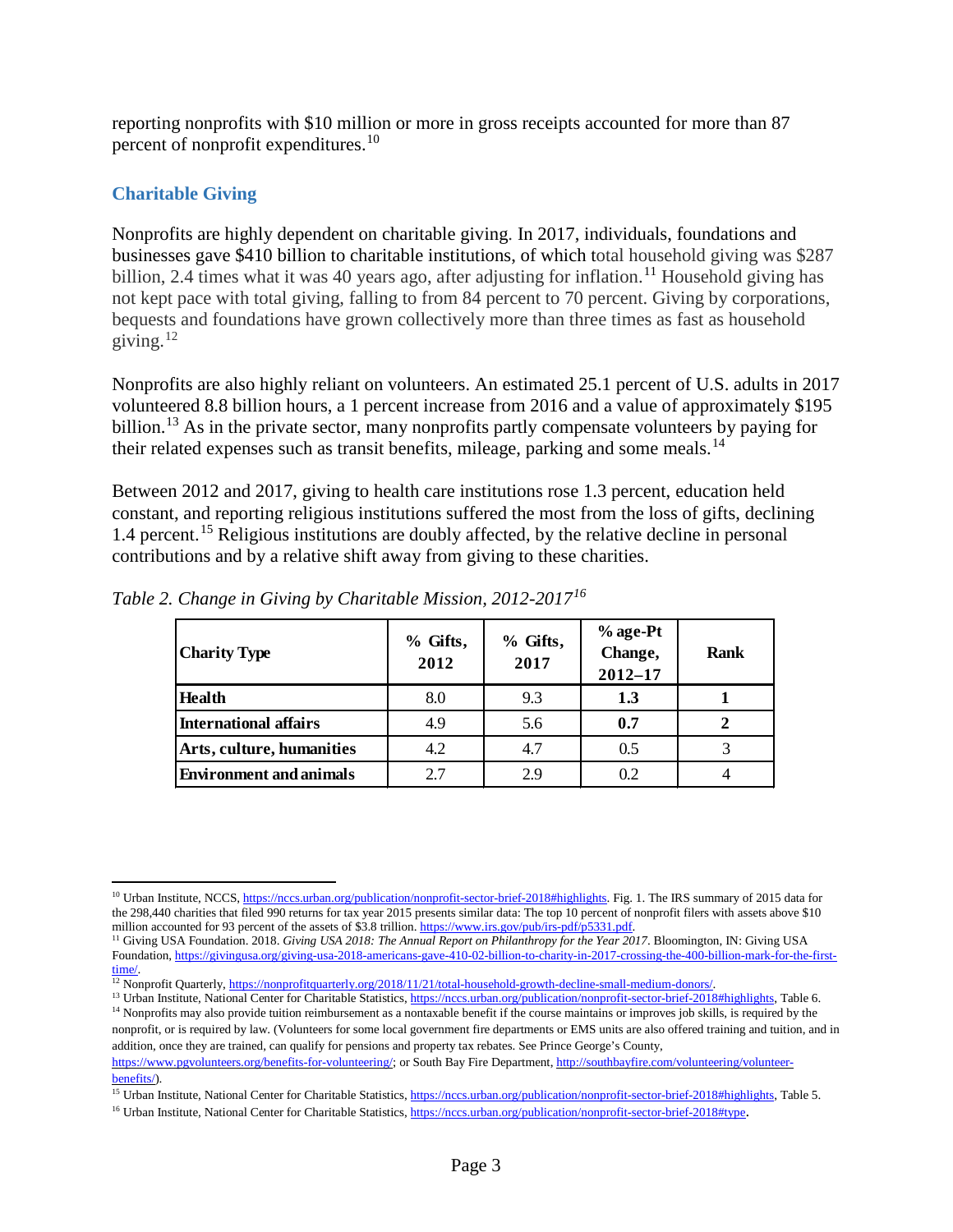| Public, society benefit       | 7.0  | 7.2  | 0.2    |  |
|-------------------------------|------|------|--------|--|
| Aid to individuals            | 1.8  | 1.9  | 0.1    |  |
| <b>Education</b>              | 14.3 | 14.3 | 0.0    |  |
| <b>Human services</b>         | 12.6 | 12.1 | $-0.5$ |  |
| <b>Foundations</b>            | 12.2 | 11.1 | $-1.1$ |  |
| <b>Religious institutions</b> | 32.3 | 30.9 | $-1.4$ |  |

#### **Economic Impact of the 2017 Tax Act on U.S. Nonprofits**

Nonprofits have suffered a sector-wide blow from the Tax Act of 2017. It significantly reduces the incentives for middle-income Americans to make charitable contributions. It is feared that few middle-income taxpayers will itemize their tax-deductible expenses.

In addition to raising fears among nonprofits about their future, the 2017 Tax Act contained multiple provisions that increase costs and taxes on nonprofits, while excluding them from new tax benefits. These provisions include the following:

- *Higher costs from UBIT and "siloing"*
- *New taxes on transportation subsidies and parking*
- *Inequitable treatment of paid leave*
- *Obsolete mileage rate*

An indication of the complexity of the siloing law and its implementation is that IRS guidance on how to interpret the law did not appear for more than half a year after the 2017 Tax Act was signed. Nonprofits had to guess how to comply, making it difficult to file accurate reports or ensure that tax payments were sufficient, risking penalties.<sup>[17](#page-3-0)</sup> Nonprofits also continue to be harmed by an obsolete rate for mileage reimbursement that should be updated to equal the rate of 58 cents per mile offered to for-profit entities.<sup>[18](#page-3-1)</sup>

# *1. Lost Donations from the Higher Standard Deduction*

A general issue for nonprofits is that the near doubling of the standard deduction, to \$12,000 for single filers and \$24,000 for joint filers, will reduce itemization of deductions and starting in 2019, as middle-income taxpayers observe that the standard deduction does not allow them to deduct their charitable contributions, the number of smaller contributions to the work of charitable organizations will decline.[19](#page-3-2) The proportion of taxpayers who will now receive a tax benefit

<span id="page-3-0"></span><sup>&</sup>lt;sup>17</sup> Internal Revenue Service, [https://www.irs.gov/pub/irs-drop/n-18-67.pdf.](https://www.irs.gov/pub/irs-drop/n-18-67.pdf)<br><sup>18</sup> Internal Revenue Service, [https://www.irs.gov/newsroom/irs-issues-standard-mileage-rates-for-2019.](https://www.irs.gov/newsroom/irs-issues-standard-mileage-rates-for-2019)

<span id="page-3-2"></span><span id="page-3-1"></span><sup>&</sup>lt;sup>19</sup> [Tax Foundation, https://taxfoundation.org/90-percent-taxpayers-projected-tcja-expanded-standard-deduction/.](file://JECD/Michael_Pearson/Tax%20Foundation,%20https:/taxfoundation.org/90-percent-taxpayers-projected-tcja-expanded-standard-deduction/)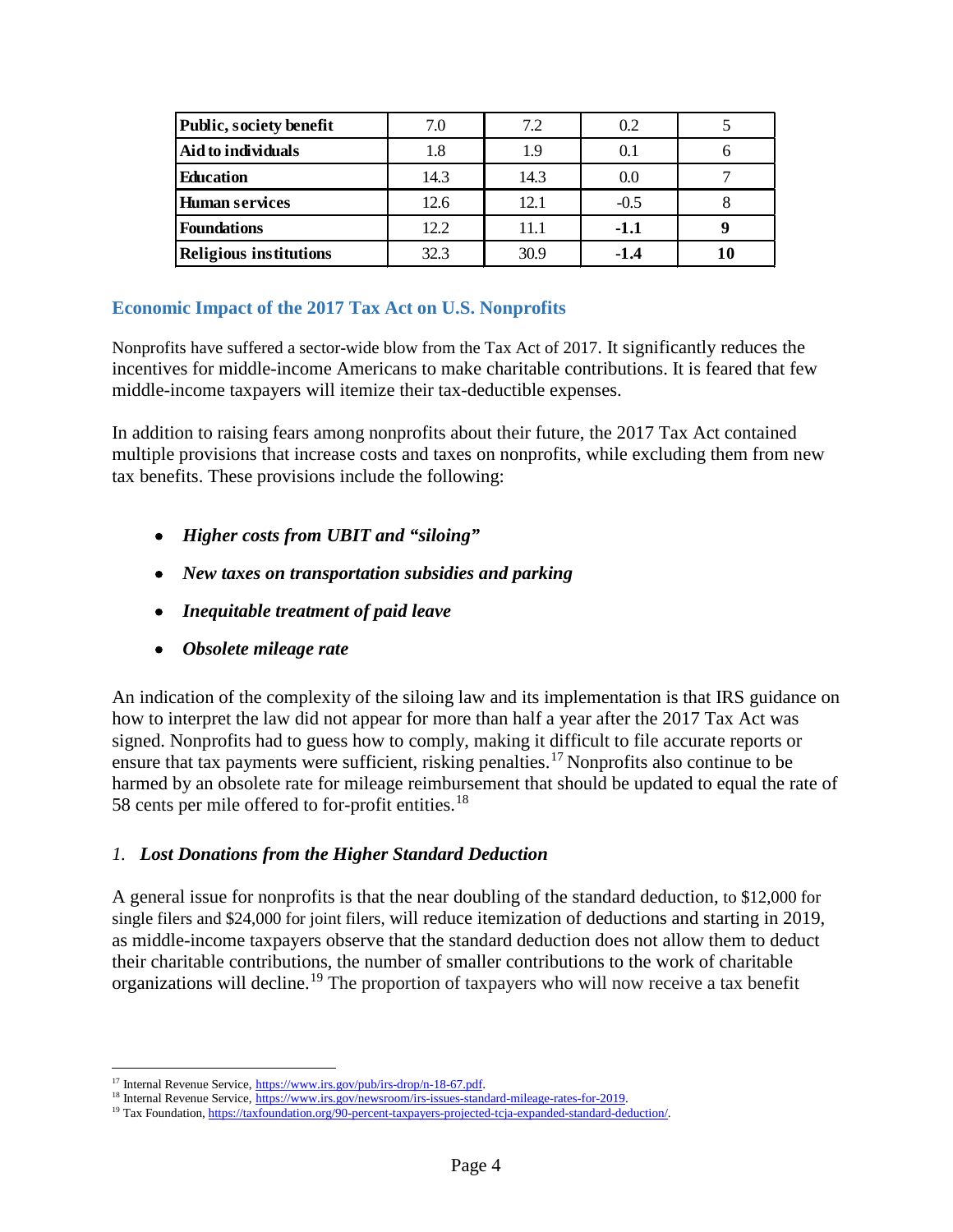from a charitable contribution is estimated at under 10 percent.<sup>[20](#page-4-0)</sup> If this fear is borne out, a suggested solution is some limited amount of above-the-line deductions for charity.<sup>[21](#page-4-1)</sup>

## *2. Higher Taxes and Costs from UBIT and "Siloing"*

The Tax Act of 2017 requires nonprofit organizations, including churches, to pay a 21 percent tax on transportation benefits provided to employees. Until 1950, nonprofits could use revenues from unrelated business activities to support their tax-exempt missions. However, the Revenue Act of 1950 subjected unrelated business income broadly to the corporate income tax.<sup>[22](#page-4-2)</sup> Commonly referred to as Unrelated Business Income Tax (UBIT), this new tax was announced as a way to level the playing field between nonprofits and businesses.<sup>[23](#page-4-3)</sup> Nonprofits were required to do what for-profit businesses do, and aggregate the profits and losses of their unrelated business activities and pay taxes on the net profit.

The Tax Act of 2017 requires enterprise nonprofits to separately calculate the taxes on each "separate" unrelated business income "trade or business."[24](#page-4-4) Unlike the UBIT for the 2017 Form 990, the Tax Act requires that UBIT be calculated on the 2018 Form 990 for each trade or business independently, i.e., not aggregated. This is commonly referred to as "siloing."<sup>[25](#page-4-5)</sup>

Siloing means a deficit on one business cannot be applied to a profit on another. This can be very costly for large nonprofits like hospitals and universities, which must pay the 21 percent corporate tax on each unrelated activity and cannot offset it by a loss on another. Some nonprofits with large unrelated business income benefit from paying a lower UBIT rate, since the maximum corporate income tax rate was lowered from 35 percent to 21 percent. However, only the first \$1,000 of unrelated business income is exempt from taxation under pre-existing law, so the proposed changes adversely affect many organizations of varying sizes.<sup>[26](#page-4-6)</sup> The change in the UBIT rules could result in substantial increased taxes on and administrative costs for nonprofits—taking revenue away from their mission-related programs and services.

The average extra tax for complying with the siloing requirements is, according to estimates from a survey by Urban Institute authors Elizabeth Boris and Joseph Cordes published in 2019, \$15,000 per responding nonprofit.<sup>[27](#page-4-7)</sup> For large institutions, the costs can be in the millions of dollars.

Independent Sector surveyed nonprofits in November 2018 to estimate average taxes and administrative costs of the changes. Responses were returned by 723 organizations with \$9.5 billion in revenue. Of them, 46 percent with \$8.5 billion in revenue provide transportation benefits. The aggregate administrative cost for filing an unrelated business tax return (Form 990-

<span id="page-4-0"></span> <sup>20</sup> Nonprofit Law Blog[, http://www.nonprofitlawblog.com/tax-cuts-and-jobs-act-new-tax-law-impact-on-nonprofits-fundraising/.](http://www.nonprofitlawblog.com/tax-cuts-and-jobs-act-new-tax-law-impact-on-nonprofits-fundraising/)

<span id="page-4-1"></span><sup>&</sup>lt;sup>21</sup> The Universal Charitable Giving Act (H.R. 3988/S.2123) would allow non-itemizers of SALT deductions to deduct up to \$4,000 per individual and \$8,000 per couple each year[. https://nonprofitquarterly.org/2018/09/27/our-burning-platform-for-a-universal-charitable-deduction/.](https://nonprofitquarterly.org/2018/09/27/our-burning-platform-for-a-universal-charitable-deduction/)

<span id="page-4-2"></span><sup>&</sup>lt;sup>22</sup> P. Arnsberger et al.[, https://www.irs.gov/pub/irs-soi/tehistory.pdf,](https://www.irs.gov/pub/irs-soi/tehistory.pdf) 107.

<span id="page-4-3"></span><sup>&</sup>lt;sup>23</sup> Nonprofits refer to this as UBIT; the IRS calls it UBTI (Unrelated Business Taxable Income).

<span id="page-4-4"></span><sup>24</sup> U.S. Congress, Joint Committee on Taxation 2018, 188 and 291.

<span id="page-4-5"></span> $25$  The referencing is to farm silos, which are distinct entities containing different liquids or grains.

<span id="page-4-7"></span><span id="page-4-6"></span><sup>&</sup>lt;sup>26</sup> Internal Revenue Service, [https://www.irs.gov/charities-non-profits/unrelated-business-income-tax.](https://www.irs.gov/charities-non-profits/unrelated-business-income-tax)<br><sup>27</sup> Elizabeth T. Boris and Joseph J. Cordes, Urban Institute, "How the TCJA's New UBIT Provisions Will Affect Nonprof Urban Institute, January 24, 2019, vii. Based on the referenced survey of Independent Sector members, under the umbrella of the Council on Foundations[. https://www.urban.org/research/publication/how-tcjas-new-ubit-provisions-will-affect-nonprofits.](https://www.urban.org/research/publication/how-tcjas-new-ubit-provisions-will-affect-nonprofits)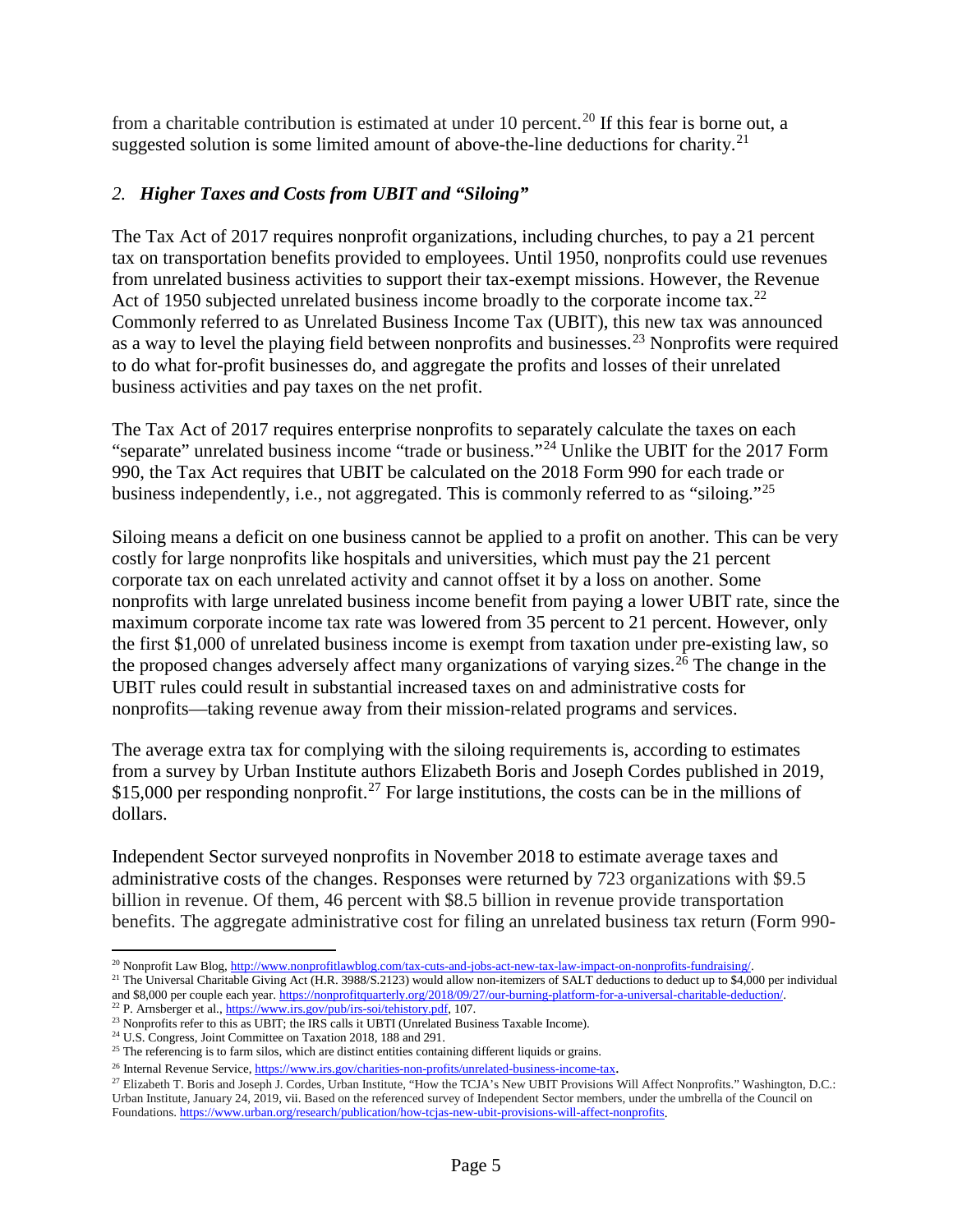T) is more than \$200,000 for 156 organizations that will report UBIT for the first time. For the more than 300,000 public charities, the cumulative administrative cost is distressing to imagine. An average of \$15,046 in additional UBIT tax was paid on separate trades or businesses for the organizations that provided estimates.<sup>[28](#page-5-0)</sup>

The siloing of each separate unrelated trade or business will also require special accounting for many nonprofits, as the Form 990 will have to be re-filed as a Form 990-T. The minimum charge for this service in a middle-sized accounting firm in New York City is \$1,500.[29](#page-5-1)

#### *3. New Taxes on Transportation Subsidies and Parking*

Transportation benefits are payments that employers make to help employees who commute to work via public transportation and to enable more people to volunteer their services to help the young, the aging, the sick and the needy. Nonprofits are required by New York City, Washington, D.C. and other municipalities to pay these subsidies if they have 20 or more employees.<sup>[30](#page-5-2)</sup> Under the 2017 Tax Act, a nonprofit making commuter-subsidy payments for its employees or volunteers must now pay a 21 percent income tax. $31$ 

Under the 2017 Tax Act, as interpreted by the IRS, charitable nonprofits, including houses of worship, must pay the new tax not only on the amount of direct expenditures they make, but also on the amount that their employees ask to have withheld from their paychecks on a pretax basis, i.e., voluntary salary reduction agreements made pursuant to federal law.

On the new taxation of transportation benefits, 200 nonprofits in the D.C. area responded to the Independent Sector survey. As previously mentioned, an Urban Institute survey concludes that the average cost is more than \$10,000 per nonprofit. Forty percent of survey respondents provide transportation benefits. Ten percent are considering dropping their benefits.<sup>[32](#page-5-4)</sup>

Additionally, many nonprofits are filing the 990-T for the first time in 2018, solely because of the new tax on commuter benefits, at an average cost of \$1,346.<sup>[33](#page-5-5)</sup> The average new administrative cost per nonprofit in the Washington, D.C. area has been estimated at about \$1,500, but in New York City the average total cost is likely to be more like \$2,600, with larger organizations paying far more.<sup>[34](#page-5-6)</sup>

#### *4. Inequitable Treatment of Paid Leave*

The 2017 Tax Act provides tax cuts and related tax changes to assist for-profit employers in providing paid leave benefits to their employees. This helps both children and parents.

<span id="page-5-0"></span> <sup>28</sup> Boris and Cordes.

<span id="page-5-1"></span><sup>&</sup>lt;sup>29</sup> Warren Ruppel, Lead Partner for the nonprofit practice of a New York City accounting firm, interview with JEC staff March 7, 2019.

<sup>30</sup> NYC Admin. Code Sec. 20-926.

<span id="page-5-3"></span><span id="page-5-2"></span><sup>&</sup>lt;sup>31</sup> That would be any amount a nonprofit employer has "paid or incurred" for commuter benefits such as a Buffalo NFTA Metro Pass, NYC Metrocard, Rochester RTS Pass or employee parking.

<span id="page-5-4"></span><sup>&</sup>lt;sup>32</sup> Boris and Cordes. <sup>33</sup> Boris and Cordes.

<span id="page-5-6"></span><span id="page-5-5"></span><sup>&</sup>lt;sup>34</sup> Boris and Cordes; Sharon Stapel, CEO of the Nonprofit Coordinating Committee of NY, meeting with JEC staff, March 4, 2019.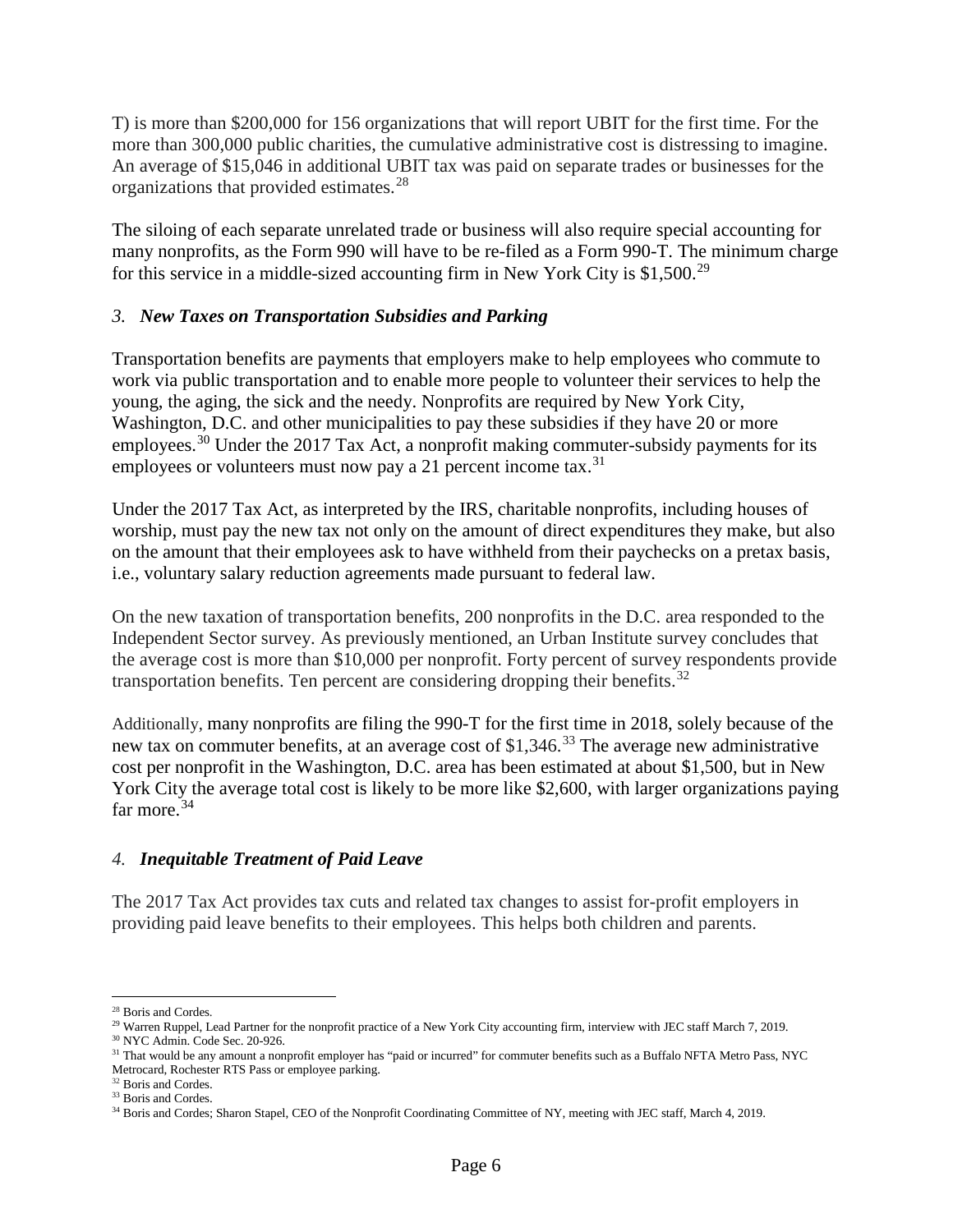However, the 2017 Tax Act does not extend this benefit to nonprofits. This is contrary to the stated purpose of treating for-profit and nonprofit organizations equitably by subjecting them to the UBIT provisions. That purpose should be applied here, as well as to transportation benefits. It is the least that can be done for nonprofit workers, who lack profit-sharing and equity participation that boost the compensation of for-profit workers.

#### *5. Obsolete Mileage Rate*

The current Charitable Mileage Rate for nonprofit volunteers is 14 cents per mile. This rate has been unchanged since 1998, when it was raised by two cents per mile.<sup>[35](#page-6-0)</sup> This compares poorly with the paid employee Standard Business Mileage Rate of 58 cents in 2019.<sup>[36](#page-6-1)</sup> Since the nonprofit mileage rate was established by Congress, volunteers who receive a mileage reimbursement from nonprofits above 14 cents must pay income taxes on the additional reimbursement amount. The National Council of Foundations is strongly on the record urging the raising of this outdated mileage rate.<sup>[37](#page-6-2)</sup>

# **Impact of the Tax Act on New York City and New York State**

Organizations representing the thousands of nonprofits in New York City and New York State have expressed deep concern about the effects of the tax law. These include the Nonprofit Coordinating Committee of New York (NPCC), which represents 1,600 nonprofits in New York City, Long Island and Westchester.<sup>[38](#page-6-3)</sup> Its sister organization is the NY Council of Nonprofits (NYCON), which represents nonprofits statewide. Other organizations in New York City working actively on this problem include the Human Services Council and the Lawyers Alliance. The representatives of these organizations and others report specific ways in which the tax law will hurt the ability of nonprofits to deliver services to the public.

Thanks to the 21 percent tax on fringe benefits, nonprofits are now faced with an unanticipated tax. If New York State were to follow the IRS rules, then New York State business taxes would be imposed on top of federal taxes. On this provision alone, the 2017 Tax Law would have forced nonprofits to pay nearly \$365 million more in unrelated business taxes on commuter benefits. To avoid imposing these taxes, New York Governor Andrew Cuomo signed a bill to "decouple" federal and state tax laws on this tax.<sup>[39](#page-6-4)</sup>

New York nonprofits paying Federal UBIT tax on commuter benefits at a flat 21 percent can expect to pay up to \$655 per employee per year. With 1.3 million employees, nonprofits will

<span id="page-6-0"></span><sup>&</sup>lt;sup>35</sup> Internal Revenue Service, https://www.irs.gov/tax-professionals/standard-mileage-rates.<br><sup>36</sup> Internal Revenue Service, [https://www.irs.gov/newsroom/irs-issues-standard-mileage-rates-for-2019.](https://www.irs.gov/newsroom/irs-issues-standard-mileage-rates-for-2019)

<span id="page-6-2"></span><span id="page-6-1"></span><sup>&</sup>lt;sup>37</sup> National Council of Nonprofits[, https://www.councilofnonprofits.org/trends-policy-issues/volunteer-mileage.](https://www.councilofnonprofits.org/trends-policy-issues/volunteer-mileage)

<sup>38</sup> Sharon Stapel, March 4, 2019.

<span id="page-6-4"></span><span id="page-6-3"></span><sup>&</sup>lt;sup>39</sup> Gov. Cuomo is attempting to reduce the impact of the 2017 Tax Act by "decoupling" New York State from the provisions of the Tax Act. "Decoupling" is contrasted, apparently, with "conformance," which is the word used in states that wish to conform their state laws to follow changes in the federal law. New York State was the first state to begin "decoupling," but Utah was the first to pass a law, with New York State second. Iowa will not conform for several years, so that large landowners can continue to deduct their property taxes from income taxable by the state. Decoupling means that states treat property taxes differently from federal law, i.e., they ignore the cap on deductions from taxable income. It means that large residential landowners can add back the amount of their tax payments as deductions for purposes of calculating their taxable income. [https://www.governor.ny.gov/news/governor-cuomo-signs-legislation-protect-non-profits-federal-tax-hike;](https://www.governor.ny.gov/news/governor-cuomo-signs-legislation-protect-non-profits-federal-tax-hike)

[https://www.nydailynews.com/opinion/ny-oped-end-the-commuter-tax-on-nonprofit-workers-20180920-story.html.](https://www.nydailynews.com/opinion/ny-oped-end-the-commuter-tax-on-nonprofit-workers-20180920-story.html)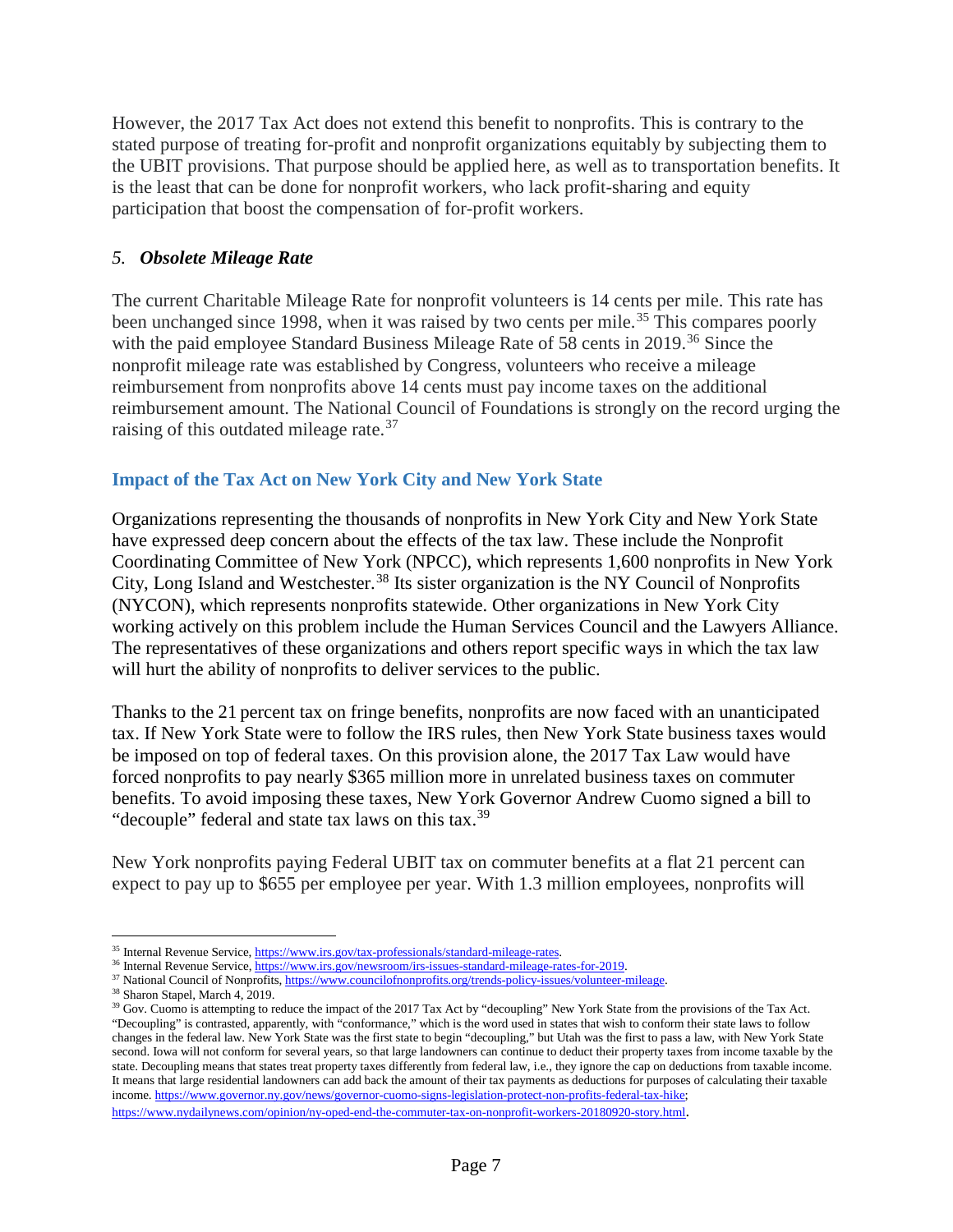have to pay up to \$852 million per year for this federal tax alone. This money will not be used to carry out the public services offered by the nonprofits.

# **Legislative Remedies**

Rep. Carolyn Maloney supports a bill by Rep. James Clyburn (D-SC-06) that addresses transportation benefits and is introducing a new bill that addresses the three other issues: siloing, mileage and paid leave.

**Transportation Benefits Tax.** Rep. Maloney supports the *Stop the Tax Hike on Charities and Places of Worship Act* (H.R.1223), introduced by Rep. Clyburn. It repeals the transportation benefits and parking tax. It provides revenue offsets with an increase in the corporate tax from 21 percent to 21.03 percent, showing that this burdensome increase in the accounting and taxes of nonprofits is tiny in relation to the huge tax cut from 35 percent to 21 percent that was given to corporations. In the Senate, this issue was addressed in the *Lessen Impediments from Taxes for Charities Act* (S. 632), introduced by Senator James Lankford (R-OK) and co-sponsored by Senator Christopher Coons (D-DE).<sup>[40](#page-7-0)</sup> Senators Lankford and Coons have urged ending the commuter-and-parking tax, which was a burden for religious institutions.

**Three Other Problems of Nonprofits.** Rep. Maloney's bill addresses the siloing-UBIT, mileage and paid leave issues.

- **Siloing.** The bill proposes to reverse both the commuter benefits tax and the "siloing" of unrelated business income.
- **Mileage.** The second provision of Rep. Maloney's bill proposes to raise the mileage rate for volunteers and would index the rate to inflation.<sup>[41](#page-7-1)</sup> It amends the Internal Revenue Code to provide that volunteers who use their automobiles for the benefit of a charitable organization may exclude from their gross income reimbursements for their automobile operating expenses at the same level as business employees (i.e., 58 cents per mile in  $2019$ .<sup>[42](#page-7-2)</sup>
- **Paid Leave.** To lift the burdens on charitable nonprofit institutions imposed by the Tax Act of 2017, the bill includes a new provision for paid leave. It amends Section 45S(a) of the U.S. Code Title 26 to read: For purposes of section 38, in the case of an [eligible](https://www.law.cornell.edu/definitions/uscode.php?width=840&height=800&iframe=true&def_id=26-USC-2125311716-346245918&term_occur=1&term_src=title:26:subtitle:A:chapter:1:subchapter:A:part:IV:subpart:D:section:45S)  [employer,](https://www.law.cornell.edu/definitions/uscode.php?width=840&height=800&iframe=true&def_id=26-USC-2125311716-346245918&term_occur=1&term_src=title:26:subtitle:A:chapter:1:subchapter:A:part:IV:subpart:D:section:45S) the paid [family and medical leave](https://www.law.cornell.edu/definitions/uscode.php?width=840&height=800&iframe=true&def_id=26-USC-2090255395-346247840&term_occur=1&term_src=title:26:subtitle:A:chapter:1:subchapter:A:part:IV:subpart:D:section:45S) credit is an amount equal to the [applicable](https://www.law.cornell.edu/definitions/uscode.php?width=840&height=800&iframe=true&def_id=26-USC-419852869-1232838982&term_occur=33&term_src=title:26:subtitle:A:chapter:1:subchapter:A:part:IV:subpart:D:section:45S)  [percentage](https://www.law.cornell.edu/definitions/uscode.php?width=840&height=800&iframe=true&def_id=26-USC-419852869-1232838982&term_occur=33&term_src=title:26:subtitle:A:chapter:1:subchapter:A:part:IV:subpart:D:section:45S) of the amount of [wages](https://www.law.cornell.edu/definitions/uscode.php?width=840&height=800&iframe=true&def_id=26-USC-112890955-1197403733&term_occur=1&term_src=title:26:subtitle:A:chapter:1:subchapter:A:part:IV:subpart:D:section:45S) paid to [qualifying employees](https://www.law.cornell.edu/definitions/uscode.php?width=840&height=800&iframe=true&def_id=26-USC-695345401-1197403736&term_occur=1&term_src=title:26:subtitle:A:chapter:1:subchapter:A:part:IV:subpart:D:section:45S) during any period in which such [employees](https://www.law.cornell.edu/definitions/uscode.php?width=840&height=800&iframe=true&def_id=26-USC-1193469614-570022142&term_occur=112&term_src=title:26:subtitle:A:chapter:1:subchapter:A:part:IV:subpart:D:section:45S) are on [family and medical leave.](https://www.law.cornell.edu/definitions/uscode.php?width=840&height=800&iframe=true&def_id=26-USC-2090255395-346247840&term_occur=2&term_src=title:26:subtitle:A:chapter:1:subchapter:A:part:IV:subpart:D:section:45S) Tax-exempt organizations, as defined by Section 501(c) of the Internal Revenue Code, are permitted to apply the paid family and medical leave credit to payroll and other taxes accrued by the tax-exempt organization*.*

<sup>&</sup>lt;sup>40</sup> LIFT for Charities Act[, https://www.congress.gov/bill/116th-congress/senate-bill/632.](https://www.congress.gov/bill/116th-congress/senate-bill/632)

<span id="page-7-1"></span><span id="page-7-0"></span><sup>&</sup>lt;sup>41</sup> The Charitable Driving Tax Relief[, https://www.congress.gov/bill/113th-congress/house-bill/1212.](https://www.congress.gov/bill/113th-congress/house-bill/1212)

<span id="page-7-2"></span><sup>&</sup>lt;sup>42</sup> Internal Revenue Service, [https://www.irs.gov/newsroom/irs-issues-standard-mileage-rates-for-2019.](https://www.irs.gov/newsroom/irs-issues-standard-mileage-rates-for-2019)